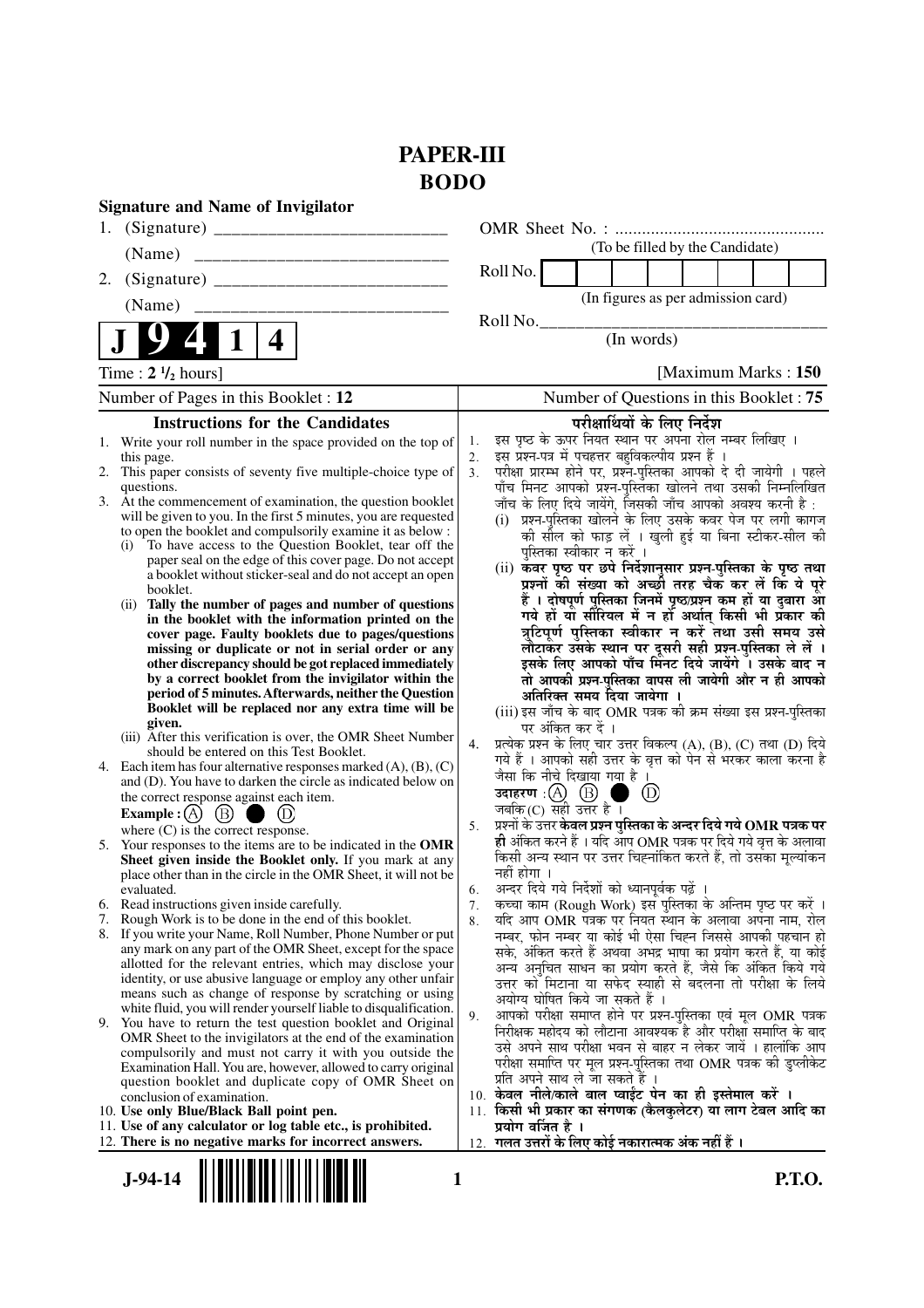# **BODO**  बर' **Paper – III**  ÃÖÖë×£Ö ×²Ö»ÖÖ‡ **– III**

- **Note :** This paper contains **Seventy five (75)** objective type questions, each question carrying **two (2)** marks. Attempt **all** the questions.
- **बंफोरथि** : बे सोंथि बिलायाव गासै **स्निजिबा (75)** सुंथाब सोंलु थागोन । मोनफ्रोमबो सोंलुनि नम्बरा **ने (2)** जागोन । गासैबो सोंलुखौ फिन जोबनांगोन ।
- 1. गाहायाव होनाय सोर सुबुङा बर' सुबुं थुनलाइखो लिरनाय महराव लाबोजेनदोंमोन –

#### **Codes :**

- (A) E.B. Taylor (B) Rev. S. Endle
- (C) W.C. Smith (D) J.D. Anderson
- 2. Code बाहायनानै गोबांनि गेजेराव गेबेंखौ सायख: गाहायाव होनाय सुबुं थुनलाइनि बबे मोनसे बाहागोखौ सरासनस्रायै बर' हाबायाव द्रिन्थिनाय जायो $-$

## **Codes :**

- $(A)$  सेरजा गावोन  $(B)$  थाख्नि काला
- $(C)$  जात्रा गावोन  $(D)$  देंखो मोनाबिलि
- 3. Code बाहायनानै गोबांनि गेजेराव गेबेंखौ सायख<sup>़</sup> गाहायाव होनाय सल बाथा बिजाबा थारैनो बबेया सकमार बसमतारिनि सलबाथा बिजाब –

 **Codes :** 

- (A) सुकुमार बसुमतारि बर'नि जलंगा
- $(B)$  सकुमार बसुमतारि मिनिस्रि
- (C) सुकुमार बसुमतारि दिमासा देशर साध्
- (D) सुकुमार बसुमतारि सल बाथानि द्रुलि
- **4.** गाहायनि बुंफोरनाय (A) आरो जाहोन (R) खौ गेबें ना गोरोन्थि Code बाहायनाने सायख :
	- $\vec{a}$ फोरनाय (A) : बर' सबं थनलाइखौ गिबि लिरनाय महर होग्रा आरो गायसन गिरियानो जादों J. D. Anderson.
	- $\overline{S}$ जाहोन (R) : मानोना बिथाङानो बर' गामियाव हाबजेनथारनाय साहेब ।

## **Codes :**

- $(A)$   $(A)$  आ गोरोन्थि आरो  $(R)$ -आ गेबें
- $(B)$   $(A)$  आ गेबें आरो  $(R)$  आ गोरोन्थि
- $(C)$   $(A)$  आरो $(R)$  मोननैबो गोरोन्थि
- $(D)$   $(A)$  आरो  $(R)$  मोननैबो गेबें

## Paper-III 2 J-94-14

- **5.** Code बाहायनाने गाहायनि सल बाथा बिजाबफोरनि फारि साजायनायखौ सायख –
	- I. बर'नि सलबाथा
	- II. Kachari Ballads and Songs
	- III. Myths of the North-East Frontier IV. Folk tales of Assam
	- **Codes :**
	- $(A)$  I IV III II (B) III I II IV<br>(C) II IV I III  $(C)$  II  $(D)$  IV II III I
- **6.** Code बाहायनाने गाहायनि बिजाबफोरनि फारि  $\overline{a}$ माजायनायखो $\overline{a}$ 
	- I. Verzeichris der Marchen Typen
	- II. Morphology of Folk Tale
	- III. The Tribes of Brahmaputtra Valley
	- IV. The Epic Lore of the Boros **Codes :**

| $(A)$ III |          | $\mathbf{I}$ | H.           | IV           |
|-----------|----------|--------------|--------------|--------------|
| (B)       | II IV    |              | $\mathbf{I}$ | Ш            |
|           | $(C)$ IV | Ш            | H            | $\mathbf{I}$ |
| (D)       | IV       | $\mathbf{I}$ | Н.           | Ш            |

7. गाहायाव होनाय सिरि-I जों सिरि-II खौ गोरोबहोनाने  $Code$  बाहायना गेबें फिननायखौ सायख $=$ 

| सिरि – I      |       |       | सिरि $ \Pi$         |                               |
|---------------|-------|-------|---------------------|-------------------------------|
| (a) 1960      | (i)   |       | Kachari Ballads and |                               |
|               |       | Sogns |                     |                               |
| (b) $1948$    |       |       | (ii) Tales of Assam |                               |
| $(c)$ 1945    |       |       |                     | (iii) The Oral Tales of India |
| $(d)$ 1958    |       |       | (iv) Assam Valley   |                               |
| <b>Codes:</b> |       |       |                     |                               |
| (a)           | (b)   | (c)   | (d)                 |                               |
| (iii)<br>(A)  | (i)   | (iv)  | (ii)                |                               |
| (ii)<br>(B)   | (iv)  | (i)   | (iii)               |                               |
| (iv)<br>(C)   | (iii) | (i)   | (ii)                |                               |
| (i)           | (iv)  | (ii)  | (iii)               |                               |
|               |       |       |                     |                               |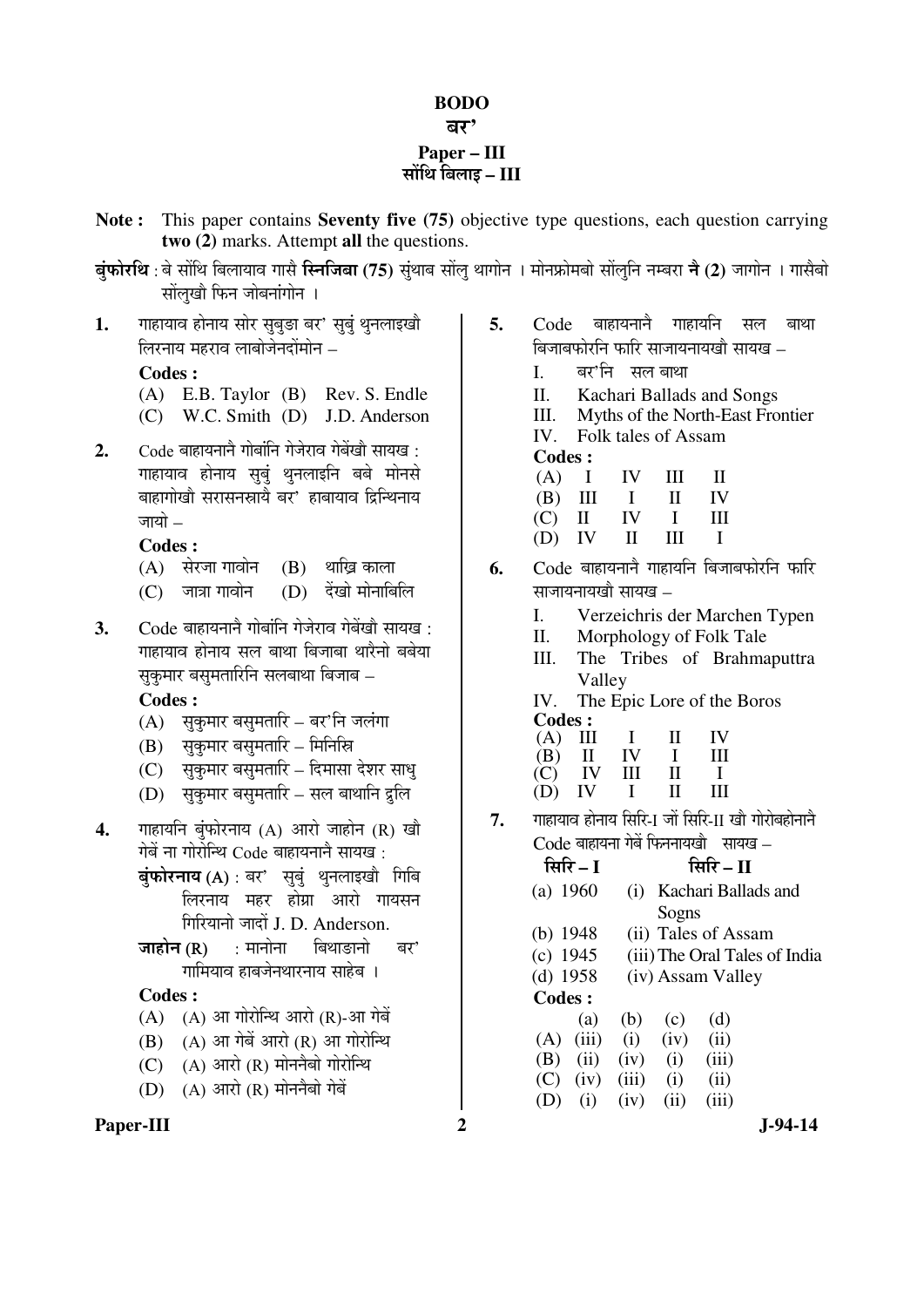**8.** 'A Short Grammar of the Mech or Bodo Language' बिजाबखौ सोर लिरगिरिया रनसायदों –

#### **Codes :**

- (A) Rev. L.O. Skrefsrud
- (B) J.D. Anderson
- (C) A. Christiansen
- (D) Rev. H. Halvorsrud
- 9. 'गमहनाय न'नि बाथरा' रायथाइखौ सोर  $\hat{z}$ लिरगिरिया रनसायदों –

#### **Codes :**

- $(A)$  ज'गेन्द्र नाथ कछाटी
- $(B)$  जदनाथ दास
- $(C)$  मनिराम इसलारि
- (D) रंदिनी फाग्लि
- 10. Code बाहायनाने गाहायाव होनायफोरनि बबे मोनसेया गावजों गाव गोरोबलायनाय सायख – **Codes :**
	- $(A)$  ग्रम'द चन्द्र ब्रह्म आरो बाथरानि सेरै सल
	- $(B)$  आनन्द राम मसाहारी आरो न'नि माइदां
	- $(C)$  जदनाथ दास आरो आब्रानि सलबाथा
	- (D) परशुराम ब्रह्म आरो जद बुंलांनाइ
- 11. गाहायनि बुंफोरनाय (A) आरो जाहोन (R) खौ गेबें ना गोरोन्थि Code बाहायनाने सायख :
	- $\vec{a}$ फोरनाय (A) : गोजाम  $\vec{b}$  मगानि बर' थनलाइफोराव 'ओ' हांखो थासेयावबो गोसो जानानैनो ओ हांखोखौ लिरगिरिफोरा बाहाय खायामोन**।**
	- $\overline{\mathbf{S}}$  (R) : मानोना 'ओ' हांखोया बांला आरो असमिया रावाव गैयैलाय बै समनि लिरगिरिफोरा बाहायनो गोसो जायामोन**।**

#### **Codes :**

- $(A)$   $(A)$  आरो  $(R)$  मोननैबो गेबें
- $(B)$   $(A)$  आरो  $(R)$  मोननैबो गोरोन्थि
- $(C)$   $(A)$ -आ गेबें $(R)$ -आ गोरोन्थि
- $(D)$   $(A)$ -आ गोरोन्थि आरो  $(R)$ -आ गेबें
- 
- 12. Code बाहायनाने गाहायाव होनाय बिजाबफोरनि दिहननाय माइथायबादिये फारिये साजायनायखो सायख $-$ 
	- I. Dimasa Grammar
	- II. बर' भाषा संग्रह
	- III. Dimasa Vocabulary
	- IV. Statistical Accounts of Assam **Codes :**

|  | $(A)$ III I II IV |  |
|--|-------------------|--|
|  | $(B)$ I II IV III |  |
|  | $(C)$ IV III I II |  |
|  | $(D)$ II IV III I |  |

- 13. Code बाहायनाने गाहायाव होनाय बिजाबफोरनि दिहननाय माइथायबादियै फारियै साजायनायखौ सायख $-$ 
	- I. Vocabulary of Boro Language
	- II. The Kacharis
	- III. A Collection of Kachari Folk Tales and Rhymes
	- IV. A Brief History of Goalpara **District**

#### **Codes :**

|  |  | $(A)$ IV I III II |  |
|--|--|-------------------|--|
|  |  | $(B)$ II III I IV |  |
|  |  | $(C)$ I IV III II |  |
|  |  | $(D)$ III II IV I |  |

14. गाहायाव होनाय सिरि-I जों सिरि-II खौ गोरोब – होनानै Code बाहायना गेबें फिननायखो सायख $-$ 

|                 | सिरि – I             |      |       | सिरि $-II$                |  |
|-----------------|----------------------|------|-------|---------------------------|--|
| (a) बिमा-फिसा   |                      |      |       | (i) जलधर ब्रह्म           |  |
| (b) बिबार खानाय |                      |      |       | (ii) मणिराम इसलाटी        |  |
| $(c)$ मा जालांख |                      |      |       | (iii) रूपनाथ ब्रह्म       |  |
| (d) बिनाइ       |                      |      |       | (iv) सतिस चन्द्र बसुमतारी |  |
| <b>Codes:</b>   |                      |      |       |                           |  |
|                 | (a)                  | (b)  | (c)   | (d)                       |  |
|                 | $(A)$ (iii) (iv) (i) |      |       | (ii)                      |  |
| (B)             | (i)                  | (ii) | (iv)  | (iii)                     |  |
| (C)             | (ii)                 | (i)  | (iii) | (iv)                      |  |
|                 | (D) $(iv)$ $(iii)$   |      | (ii)  | (i)                       |  |

 **J-94-14 3 Paper-III**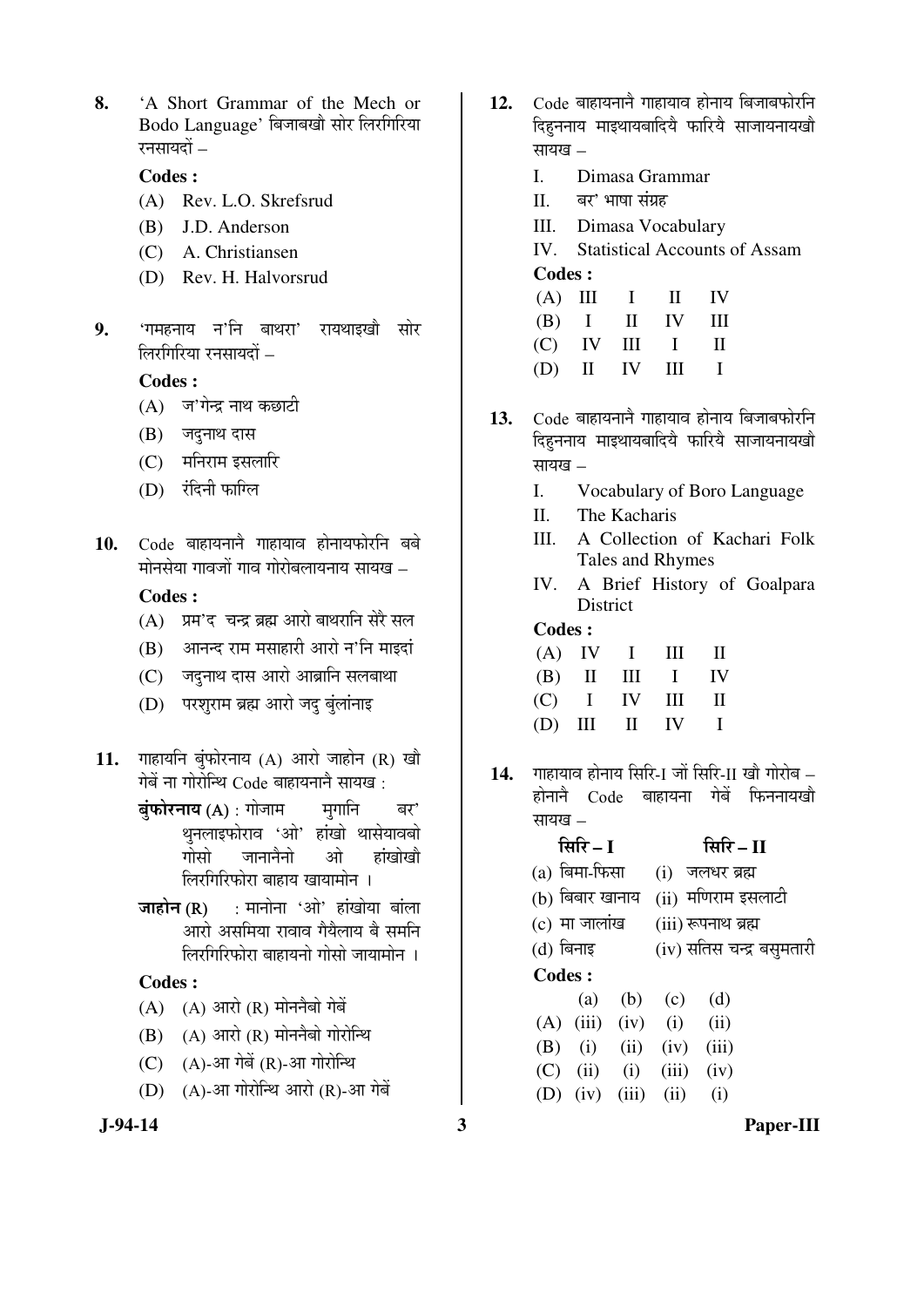15. 'मोनसे महर मोनने सिनाइथि' सलमा बिजाबखो  $\overline{u}$ र्मार लिरगिरिया रनसायदों  $-$ 

# **Codes :**

- (A) नन्देस्वर दैमारि (B) तीरेन बर'
- (C) अरन राजा (D) दैसा दैमारि
- 16. 'अखाफोर' लाइसिखौ सोर सुजुगिरिया सुजुदोंमोन –

#### **Codes :**

- $(A)$  प्रसेनजित ब्रह्म
- (B) रनेन्द्र नारायन बसुमतारि
- (C) गहिन बस्**मतारि**
- $(D)$  मन'रन्जन लाहारि
- 17. Code बाहायनाने गाहापाव होनायफोरनि बबे  $\dot{\mathbf{u}}$ निसेया गावजों गाव गोरोबलायनाय सायख $\,$  –

## **Codes :**

- (A) मिथिंगानि देंखो आरो अलंबार
- (B) देमानि फिसा : दिमासा आरो फामी बिबार
- (C) खन्थाय माला आरो दाबुं
- $(D)$  हा फिसा हौवा आरो जोंमा
- 18. गाहायनि बंफोरनाय (A) आरो जाहोन (R) खौ गेबेंना गोरोन्थि $\rm~Code$  बाहायनाने सायख $\rm~:$ 
	- $\vec{a}$ फोरनाय (A) : 1962 माइथायाव नुजानाय 'जुजायनि अर' सलमानि गेजेरजोंसो बर' सलमाया महर आरो जिव मोनखंदों ।
	- $\overline{\text{m}}$ होन (R) : मानोना बै समाव बर' हारिनि गेजेराव सलमा सोरजिनायनि फुंखा आरो थासारियानो गैखाथारामोन**।**

# **Codes :**

- $(A)$   $(A)$ -आ गोरोन्थि  $(R)$ -आ गेबें
- $(B)$   $(A)$ -आ गेबें आरो  $(R)$ -आ गोरोन्थि
- $(C)$   $(A)$ -आरो $(R)$  मोननैबो गेबें
- $(D)$   $(A)$  आरो  $(R)$  मोननैबो गोरोन्थि

# Paper-III 3-94-14

- 19. गाहायनि बंफोरनाय (A) आरो जाहोन (R) खौ गेबें ना गोरोन्थि Code बाहायनाने सायख<sup>े</sup>: बुं**फोरनाय** (A) : 'आबारि'-आ सुंद सलब्लाबो ेबेहाय सल लिरनायनि आदबफोरख<mark>ौ</mark> ेफालिनानै लिरनाय नुनो मोना । •ÖÖÆüÖê®Ö (R) : ´ÖÖ®ÖÖê®ÖÖ †Ö²ÖÖ׸ü ÃÖãÓ¤ü ÃÖ»Ö बर' थनलाइनि •जारिमिनाव दोंसेबो सलयानो गैखायामोन । **Codes :**  $(A)$   $(A)$ -आरो  $(R)$  मोननैबो गेबें  $(B)$   $(A)$  आरो  $(R)$  मोननैबो गोरोन्थि  $(C)$   $(A)$ -आ गेबें $(R)$ -आ गोरोन्थि  $(D)$   $(A)$ -आ गोरोन्थि  $(R)$ -आ गेबें 20. Code बाहायनाने गाहायाव होनाय बिजाबफोरनि दिहुननाय माइथायबादियै फारियै साजायनायखौ सायख $\cdot$ I. दौरिलाइ II. नोजोर आरो बिबंथि  $III.$   $\overline{U}$   $\overline{U}$   $\overline{V}$   $\overline{V}$   $\overline{V}$   $\overline{V}$   $\overline{V}$   $\overline{V}$   $\overline{V}$   $\overline{V}$   $\overline{V}$   $\overline{V}$   $\overline{V}$   $\overline{V}$   $\overline{V}$   $\overline{V}$   $\overline{V}$   $\overline{V}$   $\overline{V}$   $\overline{V}$   $\overline{V}$   $\overline{V}$   $\overline{V}$   $\overline{V}$ **Codes :**  $(A)$  II I IV III  $(B)$  III II I IV  $(C)$  IV III II I  $(D)$  I IV III II 21. Code बाहायनाने गाहायाव होनाय बिजाबफोरनि हिहननाय माइथापबादिये फारिये साजायनायखो सायख: I. गोदान मिजिंक II. रायखस फिसा III. हादान IV. जापाननि सैमा **Codes :** (A) I IV III II (B) III I II IV (C) II III IV I (D) IV II I III 22. गाहायाव होनाय सिरि-I जों सिरि-II खौ गोरोब होनानै Code बाहायना गेबें फिननायखो सायख -<br>सिरि – I सिरि – II <del>सिरि</del> – II (a) लेखामृथि (i) चन्द्र खान्त मसाहारि  $(b)$  जाराफाग्ला  $(ii)$  कमलस्रां मोसाहारि  $(c)$  मृगानि थान्दै $(iii)$  दिगन्त लावारी  $(d)$  फाखनाव बर'हारि  $(iv)$  मधु राम बर' **Codes :** (a) (b) (c) (d)
	- (A) (iii) (iv) (i) (ii) (B) (iv) (ii) (iii) (i) (B) (iv) (ii) (iii) (i)<br>(C) (i) (iii) (ii) (iv) (C) (i) (iii) (ii) (D) (ii) (i) (D) (ii) (i) (iv) (iii)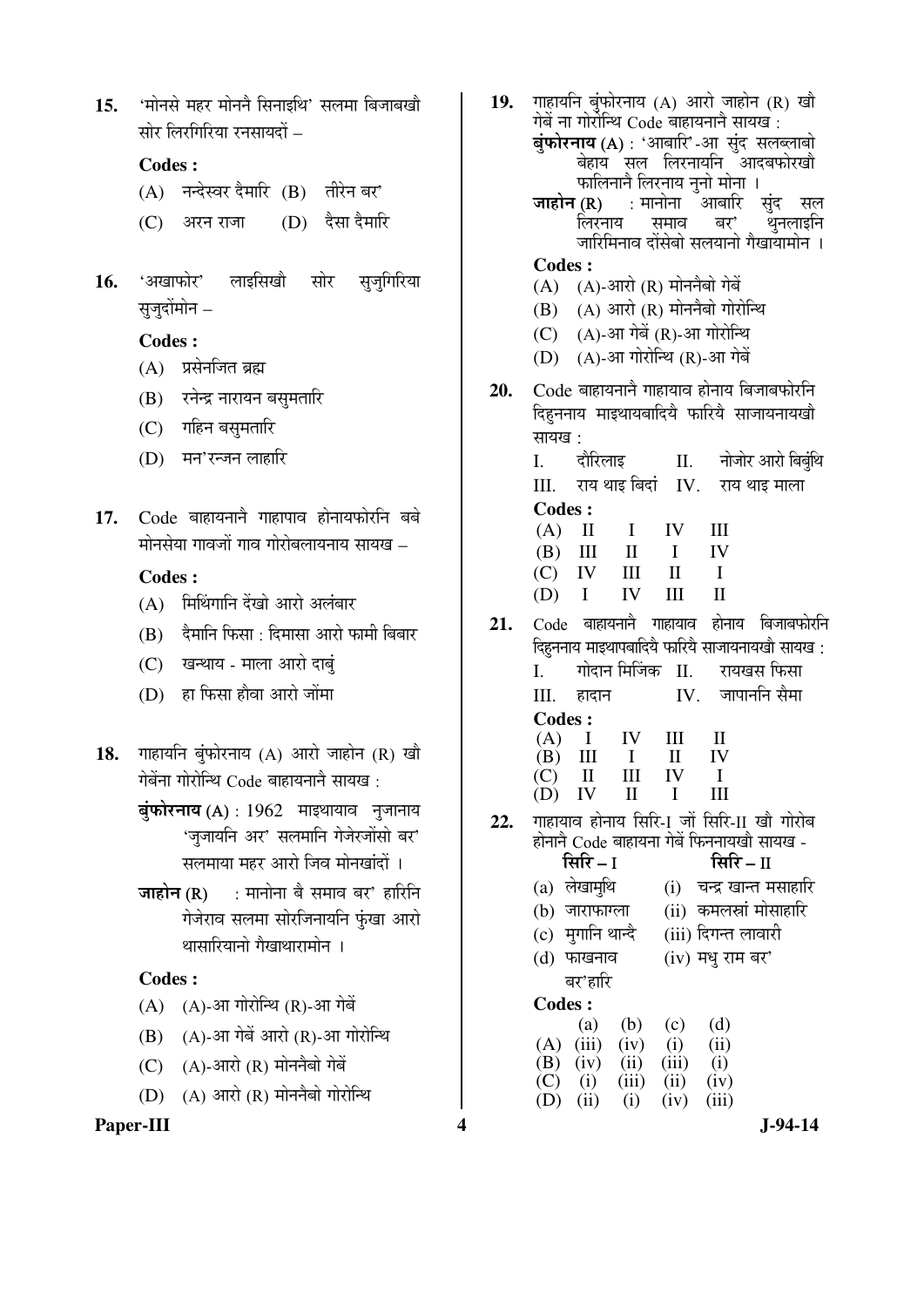23. मुलुगाव सुंद सलवा जोनोम मोनदोंमोन –

# **Codes :**

- $(A)$  नैजिसे मायथायाव
- $(B)$  नेजिजौ मायथायाव
- (C) जिंदाइनजौ मायथायाव
- (D) जिगुजौ मायथायाव
- **24.** इंराजी नभेल (Novel) सोदोबनि गुदि नभेला (Novelle) सोदोबा बबे रावनि –

## **Codes :**

- (A) ग्रीक (B) इटाली
- (C) ‡Ó¸üÖ•Öß (D) ±ú¸üÖ×ÃÖ
- 25. Code बाहायनानै गोबांनि गेजेराव गेबेंखो  $\overline{u}$ यायाव $\overline{u}$

गाहायाव होनायफोरनि गेजेराव थुनलायाव अलंकार नि (गहेना) गोनांथिनि सायाव होलांनाय खोथाया सोमोन्दो दलायो –

# **Codes :**

- (A) आनन्द बर्धन आरो समायसारहोनाय
- (B) कन्टक आरो ओंथिखौ स्ना-स्नायै बेरखांहोनाय
- (C) कर्पुर आरो ओंथिखौ स्ना-स्नायै बेरखांहोनाय
- (D) ग'जी भट्ट आरो समायसार होनाय
- 26. Code बाहायनानै गोबांनि गेजेराव गेबेंखो सायख $-$

सादश्यमुलक (Simile, गोरोबफ्रामनाय) अलंकारा माबादि मृवाफोरनि गेजेराव रिजायनाय जायो $-$ 

## **Codes :**

- $(A)$  गोरोबफ्रामनाय आरो हारिसेयारि मुवानि गेजेराव
- (B) गोरोबलाय थारनाय आरो हारिसेयारि मुवानि गेजेराव
- (C) गोरोबफ्रामनाय आरो हारिसेयारि नङि मुवानि गेजेराव
- (D) गोरोबलायनाय आरो हारिसेयारि नङि मुवानि गेजेराव
- 27. गाहायनि बुंफोरनाय (A) आरो जाहोन (R) खौ गेबेंना गोरोन्थि Code बाहायनानै सायख:
	- बुंफोरनाय (A) : जायखि जाया मोननै मुवानि गेजेराव रुजूनायनि गेजेरजों सादृश्य मलक अलंकार (समानफ्राम गहेना) जायो ।
	- **जाहोन (R)** : मानोना रुजुनायानो गुबै थांखि जेब्ला जायखि जाया मोनने मवानि गेजेराव रुजुनाय थाब्लानो जायो ।

## **Codes :**

- $(A)$   $(A)$ -आ गेबें $(R)$ -आ गोरोन्थि
- $(B)$   $(A)$ -आ गोरोन्थि  $(R)$ -आ गेबें
- $(C)$   $(A)$  आरो  $(R)$  मोननैबो गेबें
- $(D)$   $(A)$  आरो  $(R)$  मोननैबो गोरोन्थि
- 28. Code बाहायना गाहायाव होनाय सादृश्यमुलक अलंकारनि (Simile, गोरोबफ्रामनाय) गोनांथार मोनब्रे अंगनि फारिथि साजायनायखौ सायख –
	- I. उपमान
	- II. सरासनस्रा गुण
	- III. उपमा बाचक
	- $IV$  उपमेय

#### **Codes :**

| $(A)$ IV I II III |  |  |
|-------------------|--|--|
| $(B)$ II III I IV |  |  |
| $(C)$ I IV III II |  |  |
| $(D)$ III II IV I |  |  |

**29.** ÝÖÖÆüÖµÖÖ¾Ö ÆüÖê®ÖÖµÖ ×ÃÖ׸ü-I •ÖÖë ×ÃÖ׸ü-II ÜÖÖî ÝÖÖê¸üÖê²Ö –  $\vec{E}$ होनाने  $C$ ode बाहायना गेबें फिननायखो  $\overline{u}$ याय $\overline{u}$ 

| सिरि – II                   |
|-----------------------------|
| (i) बिबुंसार बादि खबामगोनां |
| मेथाइ खन्थाइ                |
| (ii) मोसानायजों सोमोन्दो    |
| थानाय खन्थाइ                |
| (iii) सासे खन्थाइगिरिनि     |
| सोरजि                       |
| (iv) दुखु दाहा फोरमायो      |
|                             |
| (a) (b) (c)<br>(d)          |
| (i)<br>(iv)                 |
| (B) (i) (iii) (iv) (ii)     |
| (ii)<br>(iii)               |
| (iii)<br>(iv)<br>(i)        |
| (iii)                       |

 **J-94-14 5 Paper-III**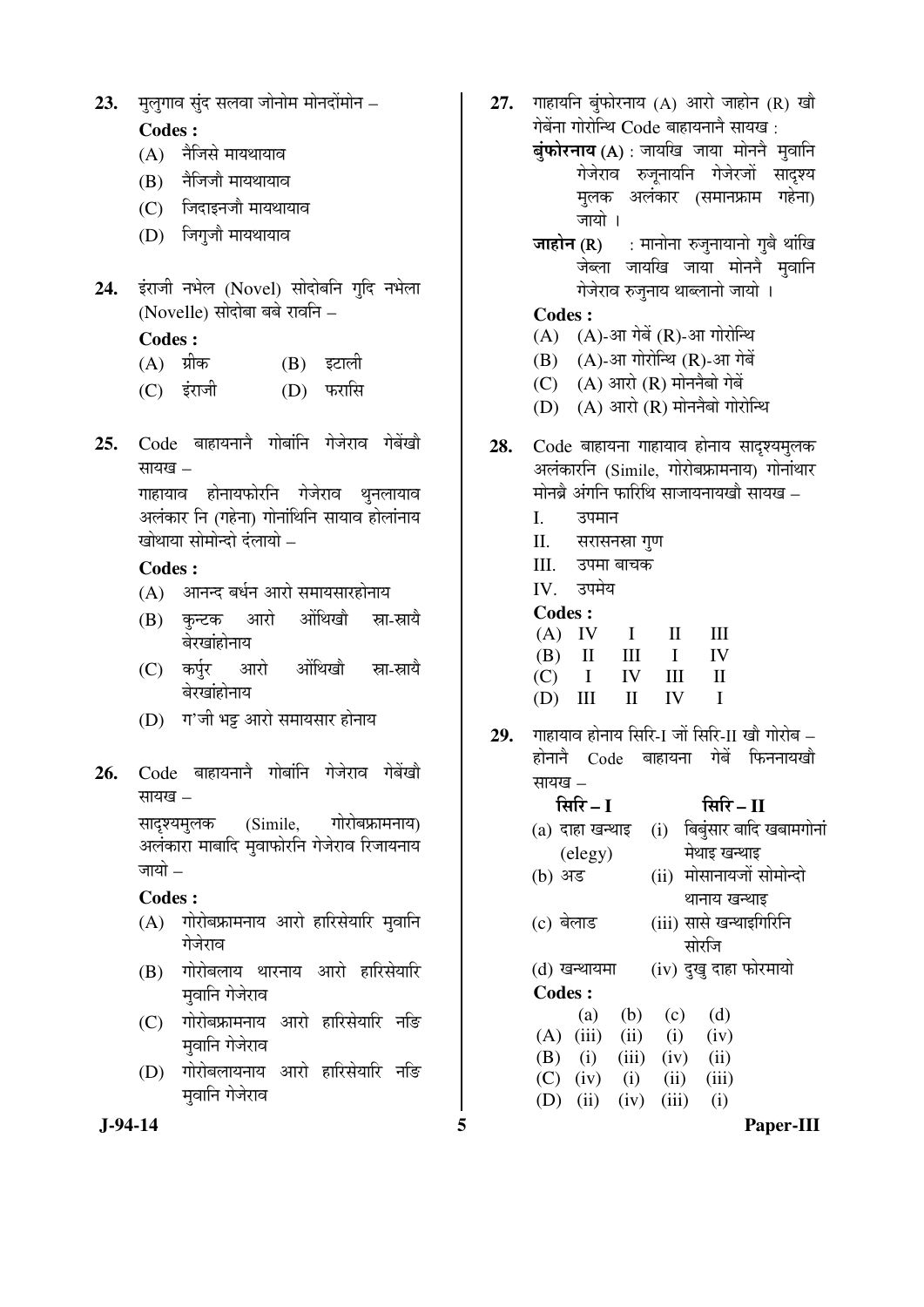30. बर' रावनि खौरां रिंसारथिनि (Consonant  $P$ honeme) अनजिमाया –

# **Codes :**

| $(A)$ 16 | (B) 20 |  |
|----------|--------|--|
| (C) 22   | (D) 23 |  |

31. Code बाहायनानै गोबांनि गेजेराव गेबेंखौ सायख $-$ 

> बर' रावनि सोदोबाव/ङ/रिंसारथिया सोदोबनि बबे बबे जायगायाव बाहाय जायो –

#### **Codes :**

- $(A)$  सिगां आरो जोबथायाव
- (B) गेजेट आरो जोबथायाव
- (C) सिगां आरो गेजेराव
- (D) जोबथायावल
- 32. Code बाहायनाने गोबांनि गेजेराव गेबेंखौ  $\overline{u}$ यायग्व $\overline{u}$

गाहायाव होनाय रावफोरा तिब्बतबार्मारि बेंखनाव थानाय बाड-नागा हान्जानि राव $-$ 

## **Codes :**

- $(A)$  टाइफाके आरो सेमा
- $(B)$  आपातानि आरो दिमासा
- (C) आदि आरो गार'
- (D) टांखुल आरो हाजं
- 33. गाहायनि बुंफोरनाय (A) आरो जाहोन (R) खौ गेबें ना गोरोन्थि  $Code$  बाहायनाने सायख $\,$  :
	- $\vec{a}$ फोरनाय $(A)$ : बर' रावाव देंखो बोलो (stress) बाहायनाय जायो ।
	- $\overline{\text{m}}\overline{\text{m}}\overline{\text{m}}$  (R) : मानोना गोबां बर' सोदोबाव देंखो बोलोयानो सोदोबनि ओंथिखो रोखा खालामना होयो ।

## **Codes :**

- $(A)$   $(A)$ -आ गेबें $(R)$ -आ गोरोन्थि
- $(B)$   $(A)$ -आ गोरोन्थि  $(R)$ -आ गेबें
- $(C)$   $(A)$  आरो $(R)$  मोननैबो गेबें
- $(D)$   $(A)$  आरो $(R)$  मोननैबो गोरोन्थि

# Paper-III 6 **J**-94-14

34. Code बाहायनाने गाहायाव होनाय उदां महर गोथे महर थि दिन्थिग्रा आरो अनजिमा <u>फोरमायग्रा थाइलालि सोदोबफोरनि फारिथि</u> साजायनायखौ सायख –

| Ι.            | मानास          |       | Н.             | आखा          |
|---------------|----------------|-------|----------------|--------------|
| III. जिथि     |                |       |                | IV. -खौ      |
| <b>Codes:</b> |                |       |                |              |
|               | $(A)$ III I II |       |                | - IV         |
|               | $(B)$ I IV III |       |                | H            |
|               | $(C)$ II III   |       | $\blacksquare$ | $\mathbf{I}$ |
| (D)           | $\rm III$      | II IV |                |              |

**35.** Code बाहायनानै गाहायाव होनाय सिरि-1 जों <u>सिरि-II खौ गोरोबहोनाने गेबें फिननायखौ</u> सायख $-$ 

# ×ÃÖ׸ü **– I** ×ÃÖ׸ü **– II**

|         | (a) सुइजाब (Plosive)   |                           |     |     |  |  |
|---------|------------------------|---------------------------|-----|-----|--|--|
|         | (b) हांदुं (Fricative) |                           |     |     |  |  |
|         | (c) नेरखा (Nasal)      |                           |     |     |  |  |
|         | (d) खाव गारां          |                           |     |     |  |  |
|         | (Semi-Vowel)           |                           |     |     |  |  |
| Codes : |                        |                           |     |     |  |  |
|         | (a)                    | (b)                       | (c) | (d) |  |  |
|         |                        | $(A)$ (i) (iii) (ii) (iv) |     |     |  |  |
|         |                        |                           |     |     |  |  |

- (B) (iii) (i) (iv) (ii)  $(C)$  (iv) (ii) (i) (iii)
- (D) (ii) (iv) (iii) (i)
- **36.** रावसा सोमजिनायनि गुदियावनो जो नृनो मोनो –

## **Codes :**

- $(A)$  दोहोरोमाटि फोरबो खुंलायनाय
- $(B)$  राजखान्थिनि गोहोम
- $(C)$  बिजाब भिरनाय
- $(D)$  थांलाय-फैलायनि आंखाल
- **37.** An Introduction to the Boro Language बिजाबाव बर' रावसाखौ मोनबैसे बाहागोपाव राननाय जादों <sub>–</sub>

#### **Codes :**

| $(A)$ मोनब्रै | $(B)$ मोनथाम |
|---------------|--------------|
| $(C)$ मोनबा   | $(D)$ मोनद'  |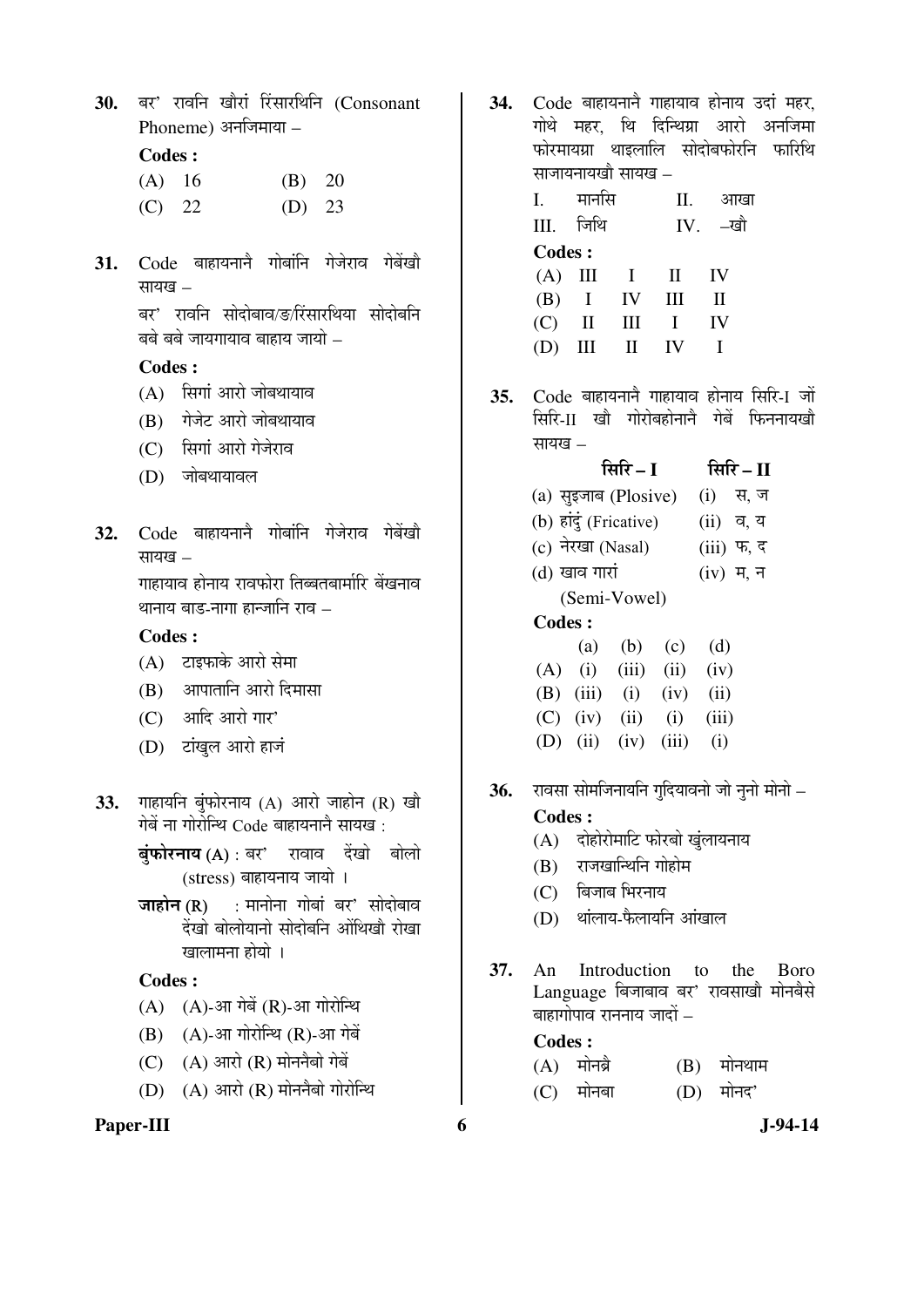38. Code बाहायनाने गोबांनि गेजेराव गेबेंखौ सायख – रावसा बिगियाना गाहायनि बबे खोथाखौ गनायनाने लायो –

#### **Codes :**

- (A) रावसाया गेदेर आरो उन्दै थायो
- (B) रावसाया गेदेर आरो उन्दैनि खोथा थायाब्लाबो बाहायजानायनि सायाव लामा नायो
- $(C)$  ) रावसाया रावसायानो आरो मान गोनाङा मान गोनाङानो
- (D) रावसाया मोजां आरो गाज्रिनि जेबो खोथा थाया
- 39. गाहायनि बुंफोरनाय (A) आरो जाहोन (R) खौ गेबें ना गोरोन्थि Code बाहायनाने सायख:
	- बं**फोरनाय (A)** : मिथिंगायारि थासारिनिख्नुइ समाजारि हेंथायासो रावसा सोमजिनायनि बांसिन गोहो गोरा जाहोन**।**
	- $\overline{v}$ जाहोन $(R)$  : मानोना समाजारि नेम खान्थिया एखे रावनि मानसि जोंसो थालायनांगौ होननानै बिथोन होखायो ।

#### **Codes :**

- $(A)$   $(A)$ -आरो $(R)$  मोननैबो गेबें
- $(B)$   $(A)$ -आरो $(R)$  मोननैबो गोरोन्थि
- $(C)$   $(A)$ -आ गोरोन्थि आरो  $(R)$ -आ गेबें
- $(D)$   $(A)$ -आ गेबें आरो  $(R)$ -आ गोरोन्थि
- **40.** गाहायनि बंफोरनाय (A) आरो जाहोन (R) खौ गेबें ना गोरोन्थि Code बाहायनाने सायख:
	- $\vec{a}$ फोरनाय $(A)$ : समनि सोलायनाय लोगो लोगो जायखि जाया मोनसे जायगान<mark>ि</mark> हारिमुवारि थासारि आरो मानदान्दाया जौगाखाङो ।
	- **जाहोन (R)** : जाहोनाव रावसायानो मान गोनां रावनि मासि मोनो आरो मान गोनां रावानो रावसायाव महर मोनफिननोबो हागौ ।

#### **Codes :**

- $(A)$   $(A)$  आरो  $(R)$  मोननैबो गेबें
- $(B)$   $(A)$ -आ गेबें  $(R)$ -आ गोरोन्थि
- $(C)$   $(A)$  आरो $(R)$  मोननैबो गोरोन्थि
- $(D)$   $(A)$ -आ गोरोन्थि  $(R)$ -आ गेबें
- **41.** Code बाहायनाने बर' राव हांखो बाहायबोनायनि फारि साजायनायखौ सायख – I. असमिया II. रमान III. देबनागिरि IV. बांला **Codes :**  $(A)$  III II I IV
- (B) II I IV III  $(C)$  II IV I III  $(D)$  IV II III I
- 42. Code बाहायनाने गाहायाव होनाय सिरि-I जों  $\widehat{\mathbf{R}}$ मिरि-II खौ गोरोबहोनानै गेबें फिननायखौ सायख $\,$  –
	- ×ÃÖ׸ü **I** ×ÃÖ׸ü **II**  (a) माग्रा (i) सिरां जिलानि ओनसोलारि रावसा (b) सानजारि राव (ii) दुधनैनि रावसानि ओनसोलारि राव (c) सोनाबनारि (iii) साननानै लानाय सोनाब
	- राव ओनसोलनि राव  $(d)$  बोरदोन  $(iv)$  साननानै लानाय सानजा ओनसोलनि राव

#### **Codes :**

|  | (a) (b) (c) (d)                 |  |
|--|---------------------------------|--|
|  | $(A)$ (iv) (ii) (i) (iii)       |  |
|  | (B) $(iii)$ $(i)$ $(ii)$ $(iv)$ |  |
|  | $(C)$ (ii) (iv) (iii) (i)       |  |
|  | (D) (i) (iii) (iv) (ii)         |  |

**43.** बर'नि 'जौ' खौ बर' राव हान्जानि बबे रावाव 'स्' होननानै बङो –

| Codes : |                            |            |            |
|---------|----------------------------|------------|------------|
|         | $(A)$ हाज                  | $(B)$ राभा |            |
|         | $(C)$ $\Pi$ $\overline{C}$ |            | $(D)$ लालु |

44. Code बाहायनानै गोबांनि गेजेराव गेबेंखौ सायख $-$ बर' रावनि सायाव गाहायाव होनायफोरनि बबे मोनसे रावनि गोहोमा खमसिनै गोलैसिन्दों –

#### **Codes :**

- $(A)$  बांला आरो असमिया
- (B) हिन्दी आरो पर्तुगीज
- (C) असमिया आरो लेटिन
- (D) इंराजी आरो उरीया

#### **J-94-14 7 Paper-III**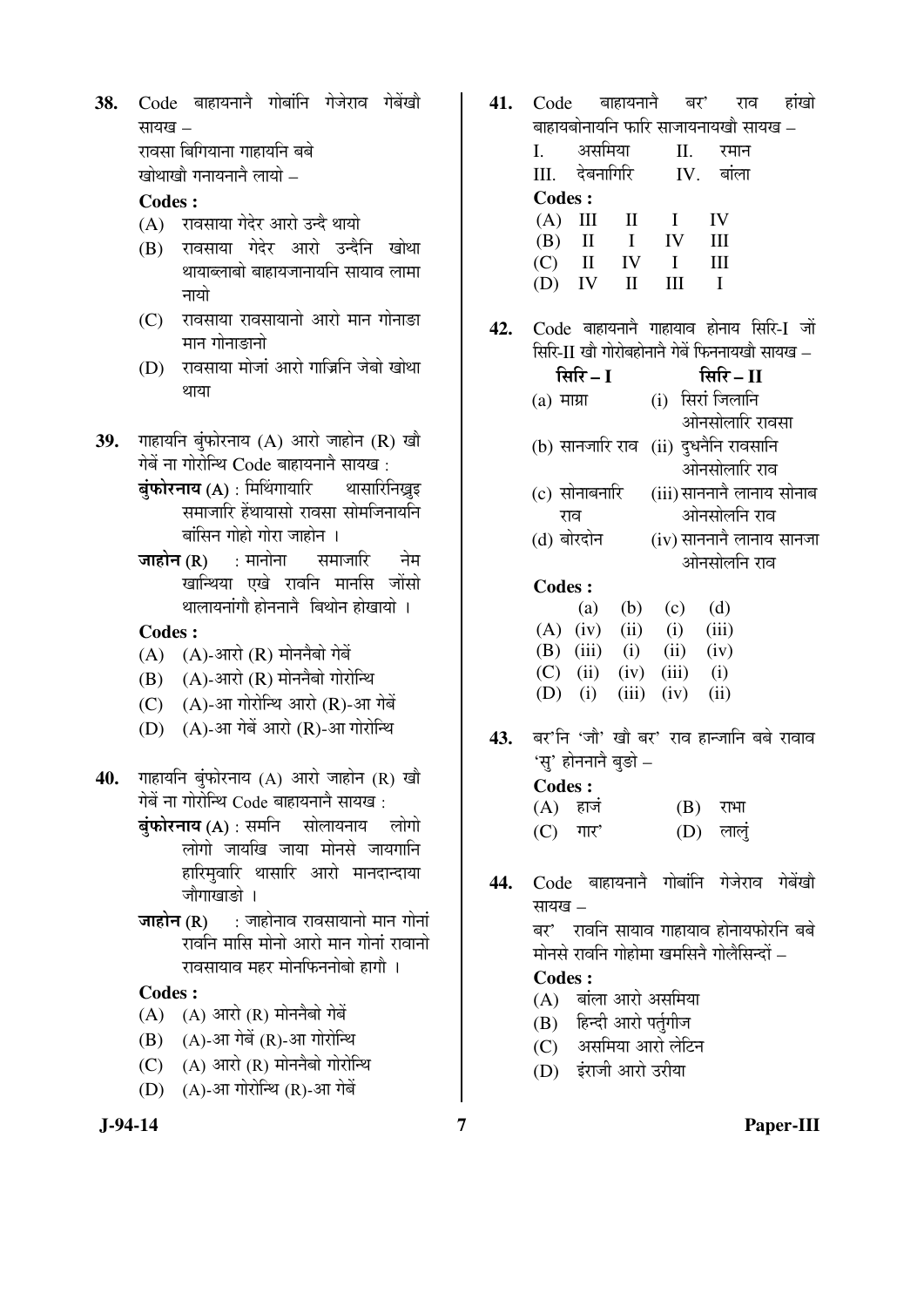45. Code बाहायनाने गोबांनि गेजेराव गेबेंखो सायख $-$ 

> गाहायाव होनाय बबे बबे सोदोबा बर' हान्जानि रावनि सोदोब $=$

#### **Codes :**

- $(A)$  काप आरो दैमा
- $(B)$  नांगोल आरो लाइट
- (C) मेगन आरो नाकाम
- $(D)$  साहा आरो मेथाइ
- 46. गाहायनि बुंफोरनाय (A) आरो जाहोन (R) खौ गेबें ना गोरोन्थि  $\overline{Code}$  बाहायनानै सायख $\overline{c}$  :
	- बुंफोरनाय $(A)$ : बर' रावाव गुबुन हादोरारि राव इंराजीनि गोहोम गोलैनाया ओरैबादि बांद्रायदि फुंनिफ्राय मोनासिम गोबां इंराजी सोदोबखौनो जों बाहायबाय थानांगौ ।
	- जाहोन $(R)$  : इंराजी रावा मलगनां रावखायनो दिनैसिमबो म<u>ु</u>लुगनाङैनो मानसिफोरा इंराजी रावखौनो गनायना लायो ।

### **Codes :**

- $(A)$   $(A)$ -आ गेबें आरो  $(R)$ -आ गोरोन्थि
- $(B)$   $(A)$  आरो  $(R)$  मोननैबो गेबें
- $(C)$   $(A)$ -आ गोरोन्थि आरो  $(R)$ -आ गेबें
- $(D)$   $(A)$  आरो  $(R)$  मोननैबो गोरोन्थि
- 47. Code बाहायनाने बर' रावाव गुबुन रावफोरनि एसेसिननिफ्राय बांसिन गोहोम खोलैनायनि  $\overline{\text{unl}}$ धि साजायनायखौ सायख $\overline{\text{u}}$

|         | I. इंराजी  |                   | ∏. लेटिन     |
|---------|------------|-------------------|--------------|
|         | III. पारसि |                   | IV. पर्तुगीज |
| Codes : |            |                   |              |
|         |            | $(A)$ II IV I III |              |
|         |            | $(B)$ IV II III I |              |
|         |            | $(C)$ III I II IV |              |
|         |            | $(D)$ I III IV II |              |

Paper-III 8 **8** J-94-14

48. THE THE RIFT AFT - I THE THE THE THE THE STATE  $\vec{E}$ होनाने  $\vec{C}$ ode बाहायना गेबें फिननायखौ सायख -

|            | सिरि – I    |                |            | सिरि – II    |
|------------|-------------|----------------|------------|--------------|
| (a) तुरकी  |             |                |            | $(i)$ सिनि   |
|            | (b) आरबी    |                |            | $(ii)$ नार्स |
| (c) चिना   |             |                |            | (iii) खेमसि  |
| (d) इंराजी |             |                |            | $(iv)$ आयेन  |
| Codes:     |             |                |            |              |
|            |             | (a) (b) (c)    |            | (d)          |
|            | $(A)$ (iii) |                | $(iv)$ (i) | (ii)         |
| (B)        | (ii)        | $(iii)$ $(iv)$ |            | (i)          |
| (C)        | (i)         | (ii)           | (iii)      | (iv)         |

49. IDEN ED ENDER ET EIGO ET EIGHTER FRAGHER  $\vec{E}$ होनाने  $\vec{C}$ ode बाहायना गेबें फिननायखो सायख -

(D) (iv) (i) (ii) (iii)

|               | सिरि $-1$   |       | सिरि $ II$   |       |
|---------------|-------------|-------|--------------|-------|
| $(a)$ चीना    |             |       | (i)<br>साबन  |       |
|               | (b) पारसि   |       | (ii) चिरतन   |       |
|               | (c) उलन्दाज |       | (iii) रिक्सा |       |
|               | (d) आरबी    |       | $(iv)$ रुमाल |       |
| <b>Codes:</b> |             |       |              |       |
|               | (a)         | (b)   | (c)          | (d)   |
| (A)           | (ii)        | (i)   | (iv)         | (iii) |
| (B)           | (i)         | (ii)  | (iii)        | (iv)  |
| (C)           | (iv)        | (iii) | (i)          | (ii)  |
|               | $(D)$ (iii) | (iv)  | (ii)         | (i)   |

50. गाहायनि बबे मोनसेया आसामनि दाथायखुलिनि नेरसोन $-$ 

## **Codes :**

- $(A)$  कामाख्या मन्दिर
- (B) बुरलुं बुथुट
- (C) अर्ध नारीश्वर मुसुखा
- (D) मोसौ बलदनि मुसुखा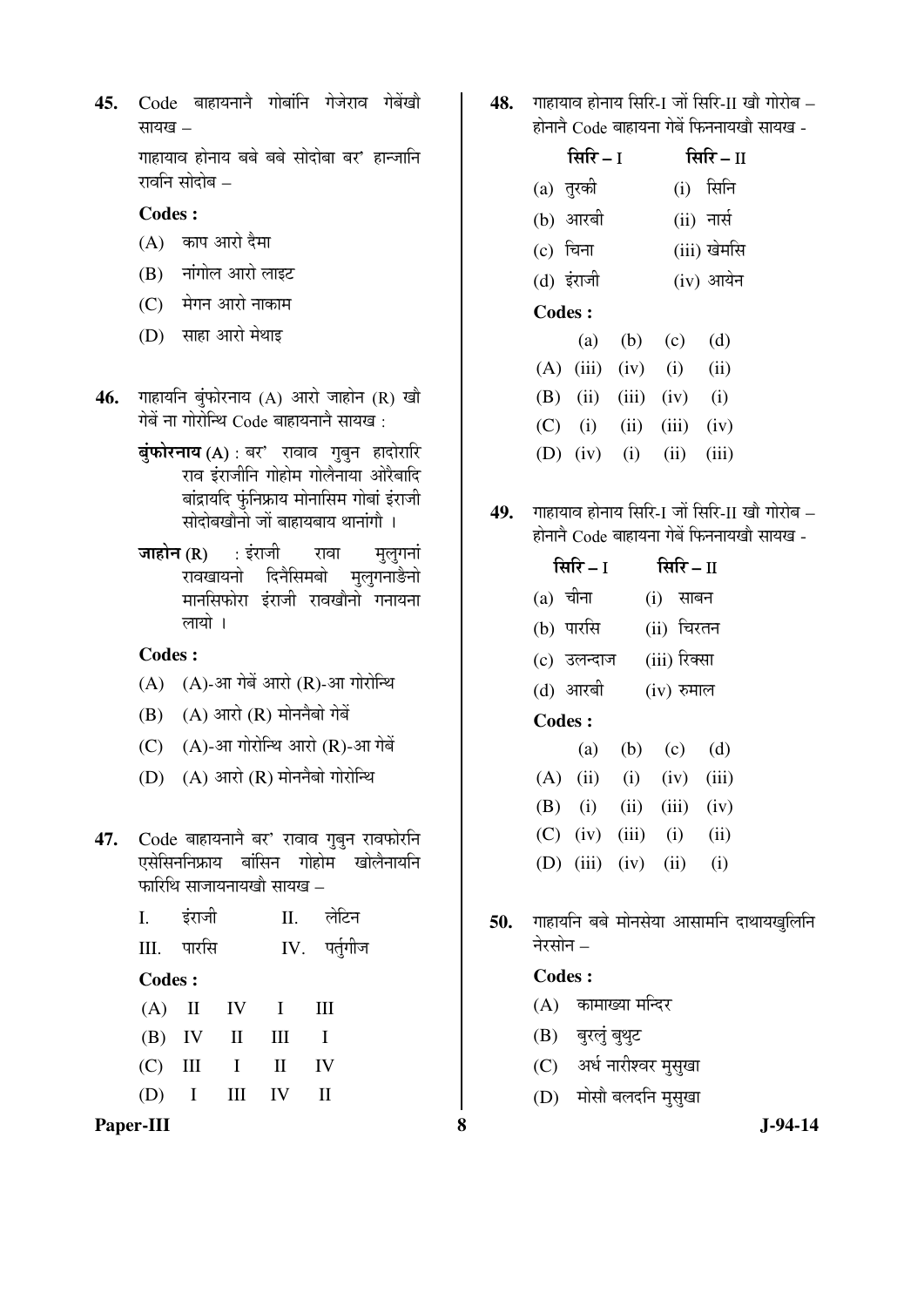51. Code बाहायनाने गाहायनि बबे मोनसेया गावजों गाव गोरोबलायो सायख –

## **Codes :**

- $(A)$  आसामनि लन्थाइखलि आरो दावमा-दावसा
- (B) आसामनि लन्थाइखलि आरो दैमा-दैसा
- (C) आसामनि लन्थाइखलि आरो डिमापुरनि बायखोन्दा नेरसोन
- (D) आसामनि लन्थाइखलि आरो मोदाय -मोदायजोनि मुसुखा
- 52. Code बाहायनाने गाहायनि बबे मोनसेया गावजों  $\overline{\mathbf{u}}$ Tuber individual –

 **Codes :** 

- $(A)$  आर्ज आरो रंजानाय
- (B) द्राबिड़ आरो मोसानाय
- (C) मंगलिय आरो गोहो सिबिनाय
- (D) आर्ज आरो बोलि होनाय
- **53.** गाहायनि बुंफोरनाय (A) आरो जाहोन (R) खौ गेबें ना गोरोन्थि  $Code$  बाहायनाने सायख $-$ 
	- $\vec{a}$ फोरनाय (A) : गोदोनि $\vec{b}$ क्यासामनि हिन्जावफोरा खानाय खफाखौबो गहेनानि बाहागो होननानै सानोमोन ।
	- $\overline{3}$ जाहोन (R) : मानोना खानाय खफानि गेजेरजोंनो बिसोर गावसोरखो समायसारहोयोमोन**।**

**Codes :**

- $(A)$   $(A)$ -आ गेबें $(R)$ -आ गोरोन्थि
- $(B)$   $(A)$ -आ गोरोन्थि  $(R)$  आ गेबें
- $(C)$   $(A)$  आरो  $(R)$  मोननैबो गेबें
- $(D)$   $(A)$  आरो $(R)$  मोननैबो गोरोन्थि
- 54. Code बाहायनाने गाहायाव होनाय मंगलिय आदार महरै जाग्रा मुवाफोरनि बांसिननिफ्राय खमसिनसिम फारि साजायनायखौ सायख –

| ना<br>बदर<br>П.                                                                | 50.<br>उपपाया मा –                                                                                                                                                               |
|--------------------------------------------------------------------------------|----------------------------------------------------------------------------------------------------------------------------------------------------------------------------------|
| Ш.<br>IV.<br>ओखाम<br>खाखाइ<br><b>Codes:</b><br>(A)<br>Ш<br>(B)<br>П<br>IV<br>Ш | <b>Codes:</b><br>रंकेरनि मोदायजो<br>(A)<br>जाम्बिलि आथनति नेरसोन<br>(B)<br>समांकाननि मोदायजो<br>(C)<br>फोरबोयाव<br>सुबुंखो<br>(D)<br>थैनाय<br>समाकान<br>बर्नायना मेथाइ रोजाबग्रा |
| $J-94-14$                                                                      | Q<br>Paper-III                                                                                                                                                                   |

- **55.** Code बाहायनाने गाहायाव होनाय गोदोनि आसामनि मानसिफोरा दानाय लुनायनि फारि साजायनायखौ सायख –
	- I. खुन्दुं लुनाय II. जिसोंनाय  $III$  किथोब रुनाय  $IV$  नो खननाय **Codes :**  $(A)$  IV III I II  $(B)$  I II IV III  $(C)$  III I II IV (D) II IV III I
- **56.** ÝÖÖÆüÖµÖÖ¾Ö ÆüÖê®ÖÖµÖ ×ÃÖ׸ü-I •ÖÖë ×ÃÖ׸ü-II ÜÖÖî ÝÖÖê¸üÖê²Ö  $\vec{E}$ होनाने  $\vec{C}$ ode बाहायना गेबें फिननायखौ सायख -

| सिरि – I              | सिरि $-$ ∏                |  |  |  |
|-----------------------|---------------------------|--|--|--|
| (a) आसामनि            | (i) मोदाय सिबिनायाव       |  |  |  |
| लन्थाइ खलि            | बोलि होनाय                |  |  |  |
| (b) मंगलिय सुब्       | (ii) मोदाय मोदायजोनि      |  |  |  |
| फोलेरनि मानसि         | मुसुखा                    |  |  |  |
| (c) गोदोनि            | (iii) मंगलिय सुबुंफोरनि   |  |  |  |
| आसामनि                | आसुथाय                    |  |  |  |
| हिन्जावफोर            |                           |  |  |  |
| (d) ना-बेदर-जौ        | (iv) खुन्दुं लुनानै<br>सि |  |  |  |
| लोंनाय                | दायोमोन                   |  |  |  |
| <b>Codes:</b>         |                           |  |  |  |
| (b)<br>(a)            | (d)<br>(c)                |  |  |  |
| $(iii)$ $(ii)$<br>(A) | (i)<br>(iv)               |  |  |  |
| (i)<br>(iv)<br>(B)    | $(iii)$ $(ii)$            |  |  |  |
| $(C)$ (ii)<br>(i)     | (iii)<br>(iv)             |  |  |  |
| (iii)<br>(iv)<br>(D)  | (ii)<br>(i)               |  |  |  |

**57.** साम्रामिसावा फोरबोया गाहायाव होनाय सोरनि  $\overrightarrow{u}$ ोरबो $\overrightarrow{v}$ 

| Codes : |                            |             |
|---------|----------------------------|-------------|
|         | $(A)$ दिमासा               | $(B)$ तिवा  |
|         | $(C)$ $\Pi$ $\overline{C}$ | $(D)$ कारबि |

- 58. उचेपीया मा
	- **Codes :**

- (B) जाम्बिलि आथनति नेरसोन
- (C) समांकाननि मोदायजो
- (D) समांकान फोरबोयाव थैनाय सुबुंखौ बर्नायना मेथाइ रोजाबग्रा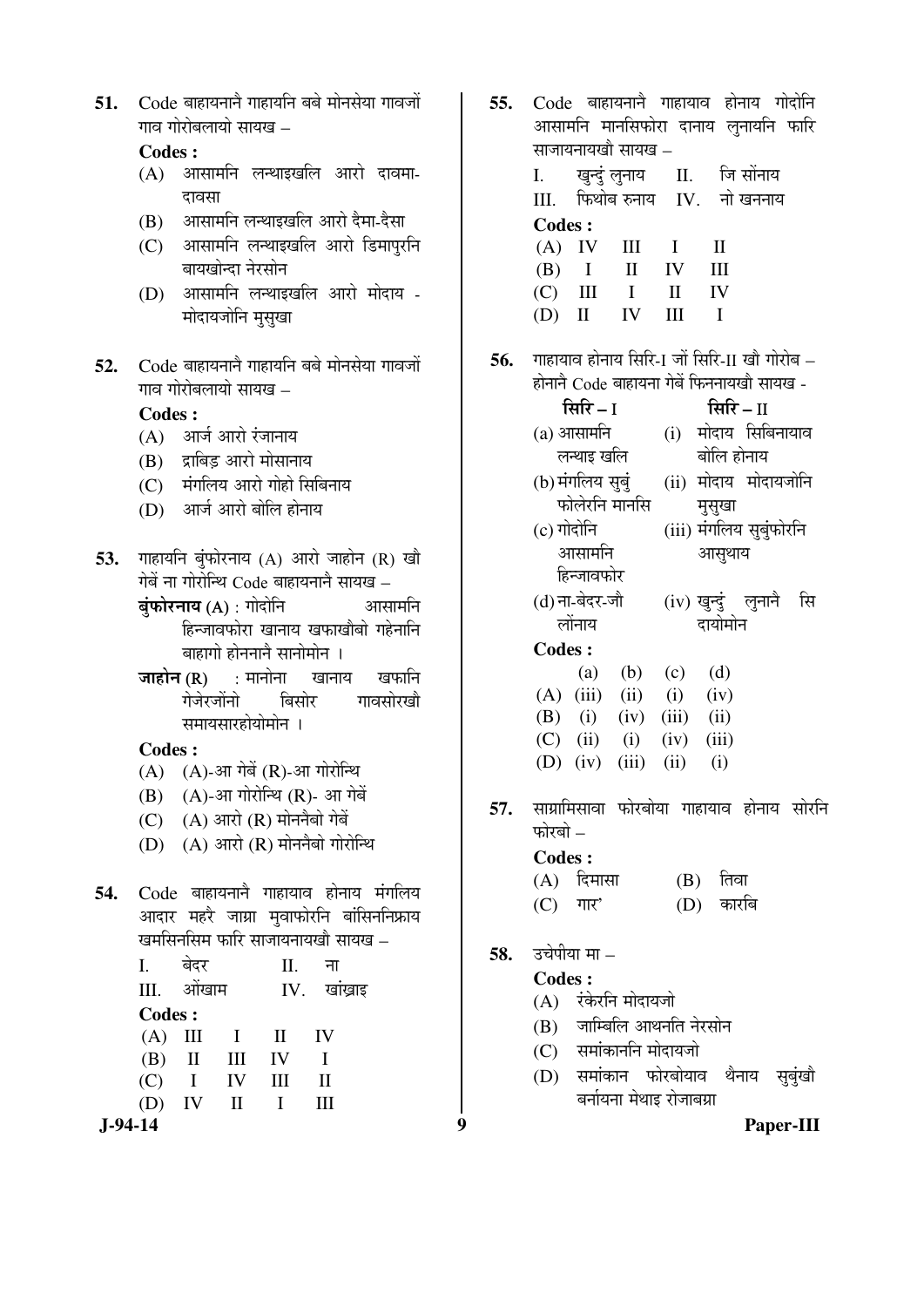- **59.** Code बाहयनानै गोबांनि गेजेराव गेबेंखौ सायख: 'वानसुवा' फोरबोखौ माबोटै आरो माब्ला खुंनाय जायो –  **Codes :** 
	- $(A)$  ना हमखांनाने आरो द बोसोट उन उन
	- $(B)$  ना हमखांनाने आरो बोसोट फ्रामबो
	- (C) । अन गुन्दै सारनानै आरो नै बोसोट उन उन
	- $(D)$  अन गन्दै देनानै आरो द बोसोट उन उनै
- **60.** Code बाहायनाने गोबांनि गेजेराव गेबेंखौ सायख: गाहायनि बबे बाथ्राया 'बुसु' फोरबोजों  $\vec{a}$ नांजाबफानाने दं $\vec{b}$  –

 **Codes :** 

- (A) कुनां आरो समांकान
- $(B)$  वांगाला आरो कुनां
- (C) फांस्ला आरो गुमराग
- (D) फांस्ला आरो हरनि गब्रा
- **61.** गाहायनि बुंफोरनाय (A) आरो जाहोन (R) खौ गेबें ना गोरोन्थि Code बाहायना सायख:
	- $\dot{\mathbf{q}}$ फोरनाय (A) : हास्सा केकाना आबाद दैखांखांनाने रंजानाय फोरबो ।
	- $\overline{\mathbf{S}}$ जाहोन $(\mathbf{R})$  : मानोना देवरिफोरा आबाद दैखांखांनाने रंजानो जोबोट मोजां मोनो ।

**Codes :**

- $(A)$   $(A)$ -आरो $(R)$  मोननैबो गेबें
- $(B)$   $(A)$  आरो  $(R)$  मोननैबो गोरोन्थि
- $(C)$   $(A)$ -आ गेबें आरो $(R)$  आ गोरोन्थि
- $(D)$   $(A)$ -आ गोरोन्थि आरो  $(R)$ -आ गेबें
- 62. Code बाहायनाने गाहायाव होनाय बिस् फोरबोनि हाबाफारिनि फारिथि साजायनायखौ सायख –

| Ι.            | मागिअ बिसु   |    | $\prod$ .    | बहाशिअ बिस् |
|---------------|--------------|----|--------------|-------------|
| III.          | खाजि         |    | IV.          | हसरि        |
| <b>Codes:</b> |              |    |              |             |
|               | $(A)$ II IV  |    | $\mathbf{I}$ |             |
| $(B)$ II      |              |    | IV           | Ħ           |
| (C)           | $\mathbf{H}$ | IV | $\mathbf{u}$ |             |
|               |              |    |              |             |

**63.** Code बाहायनानै गाहायाव होनाय बसु फोरबोनि हाबा फारिनि फारिथि साजायनायखौ सायख $\,$  –

| Ī.            |              |              | П.           | हरनि गब्रा  |
|---------------|--------------|--------------|--------------|-------------|
| Ш.            | कुनां        |              | IV.          | रजिनि गब्रा |
| <b>Codes:</b> |              |              |              |             |
| $(A)$ IV      |              | $\mathbf{H}$ |              | Ш           |
| $(B)$ III     |              | $\mathbf{H}$ |              | IV          |
| (C)           | III          | IV           | $\mathbf{I}$ |             |
| (D)           | $\mathbf{I}$ | IV           |              | Ш           |
|               |              |              |              |             |

Paper-III **10** J-94-14

**64.** Inarana adana सिरि-1 जों सिरि-11 खौ गोरोब – होनाने  $Co$ de बाहायना गेबें फिननायखो सायख -

| सिरि – I      |       |             | सिरि $ \scriptstyle\rm II$ |                       |
|---------------|-------|-------------|----------------------------|-----------------------|
| $(a)$ नादिद   |       | (i)         | साथार मेथाई                |                       |
| $(b)$ गामना   |       |             |                            | (ii) हाबा जायै सिख्ला |
| $(c)$ बायखु   |       | (iii) तिवा  |                            |                       |
| (d) बरत       |       | $(iv)$ गार' |                            |                       |
| <b>Codes:</b> |       |             |                            |                       |
| (a)           | (b)   | (c)         | (d)                        |                       |
| (iv)<br>(A)   | (i)   | (iii)       | (ii)                       |                       |
| (ii)<br>(B)   | (iii) | (iv)        | (i)                        |                       |
| (iv)<br>(C)   | (i)   | (ii)        | (iii)                      |                       |
| (iv)          | (iii) | (i)         | $\rm (ii)$                 |                       |

**65.** खोथा बांसावनाने, नंखाय खोथा बुंनाने सोरखौबा <u>खैफोदाव खोख्लैयोबा मा बादाव गोलैयो –</u>

#### **Codes :**

- $(A)$  खौलोबोर बाद  $(B)$  दावखि बाद
- $(C)$  आगरबाद  $(D)$  फंस्लंद बाद
- **66.** बर'नि बबे रंजाथाय फोरबोयाव बाखि लिरखनो –

# **Codes :**

- $(A)$  बैसागोयाव
- $(B)$  मायनाव बरायनायाव
- $(C)$  खाथि गासायाव
- $(D)$  मार्गोयाव
- **67.** Code बाहायनाने गोबांनि गेजेराव गेबेंखौ सायख गाहायनि बबे मोनसेया गावजों गाव गोरोबलायनाय –

## **Codes :**

- $(A)$  सवा सुथि जानाय आरो आबसा होनाय
- $(B)$  खेराय होनाय आरो उद्राय होनाय
- $(C)$  आबसा होनाय आरो उद्राय होनाय
- $(D)$  सुवा सुथि जानाय आरो साजा होनाय
- **68.** गाहायनि बुंफोरनाय (A) आरो जाहोन (R) खौ गेबें ना गोरोन्थि Code बाहायना सायख:
	- बुंफोरनाय (A) : बर'फोरनि बाद खान्थिया बर' <u>सुबुं</u> समाजखौ मोजाङै मोजां आरो आब्रुथियै खुलांनायनि राहालामा ।
	- $\overline{\mathbf{S}}$  (R) : मानोना बिदि जाया समाजा इनाय अनागारजों बंजुबगौमोन आरो संसाराव सुखु गोजोन थानाय नङामोन ।

## **Codes :**

- $(A)$   $(A)$ -आ गेबें आरो  $(R)$ -आ गोरोन्थि
- $(B)$   $(A)$ -आ गोरोन्थि आरो  $(R)$ -आ गेबें
- $(C)$   $(A)$  आरो $(R)$  मोननैबो गोरोन्थि
- $(D)$   $(A)$  आरो  $(R)$  मोननैबो गेबें
-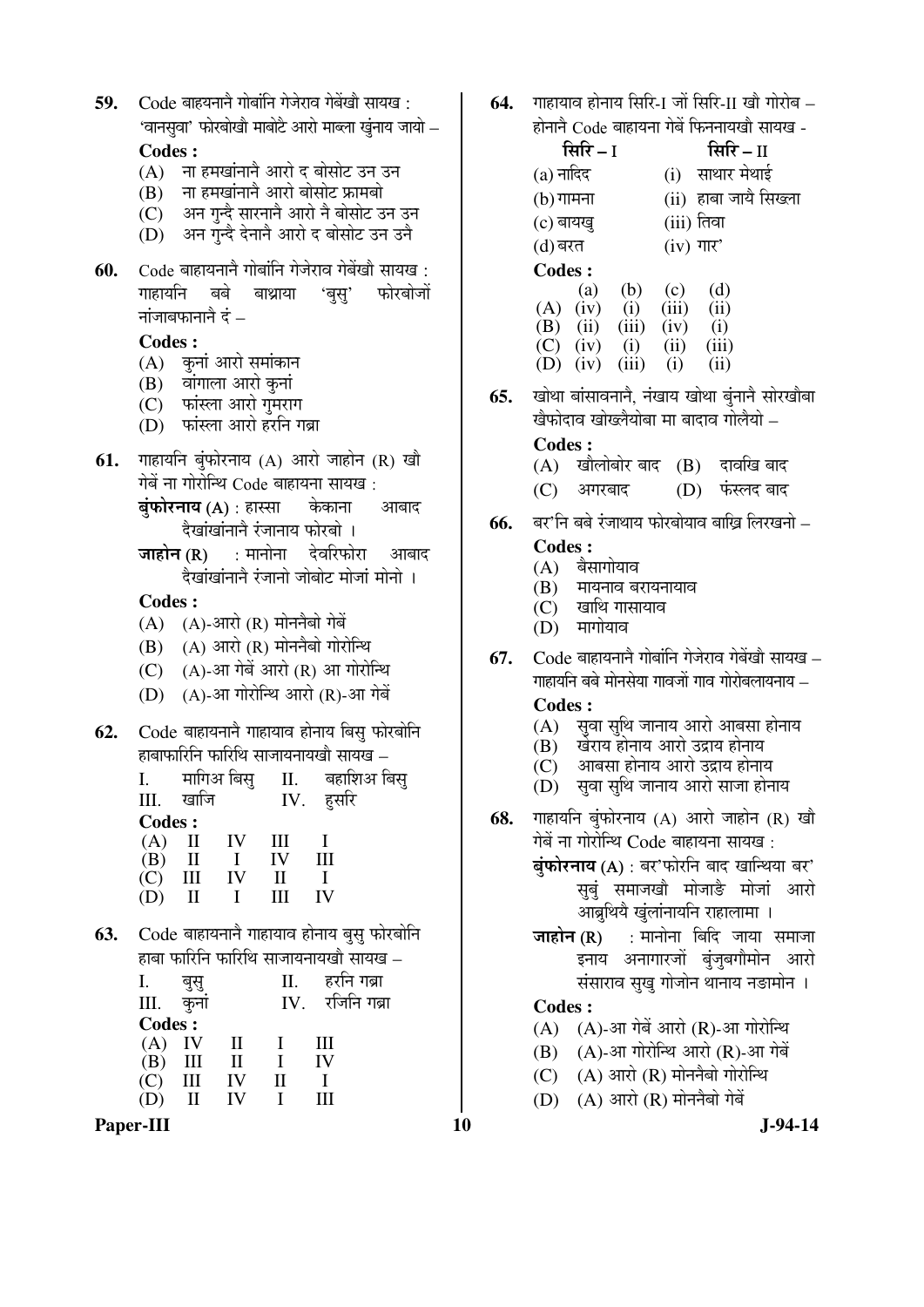| 69. |                                                                                  |                 |                    |                           |                | Code बाहायनानै गाहायाव होनायफोरनि           |  |
|-----|----------------------------------------------------------------------------------|-----------------|--------------------|---------------------------|----------------|---------------------------------------------|--|
|     |                                                                                  |                 |                    |                           |                | गायनाय फुनायजों सरजाबनाय खामानिफोरनि        |  |
|     |                                                                                  |                 |                    | फारिथि साजायनायखौ सायख –  |                |                                             |  |
|     |                                                                                  |                 | I. नांगोल जांख्रा  |                           |                |                                             |  |
|     |                                                                                  |                 | II. मापनाव बरायनाय |                           |                |                                             |  |
|     |                                                                                  |                 | III. गसा लाजेननाय  |                           |                |                                             |  |
|     |                                                                                  | IV. माप नाहैनाय |                    |                           |                |                                             |  |
|     | <b>Codes:</b>                                                                    |                 |                    |                           |                |                                             |  |
|     | $(A)$ III                                                                        |                 | $\mathbf{I}$       | IV                        | $\mathbf{I}$   |                                             |  |
|     |                                                                                  | $(B)$ III       | IV                 | $\mathbf{H}$              | $\mathbf{I}$   |                                             |  |
|     |                                                                                  | $(C)$ IV II     |                    | III                       | $\mathbf{I}$   |                                             |  |
|     | $(D)$ II                                                                         |                 | Ш                  | IV                        | $\blacksquare$ |                                             |  |
| 70. |                                                                                  |                 |                    |                           |                | गाहायाव होनाय सिरि-I जों सिरि-II खौ गोरोब – |  |
|     |                                                                                  |                 |                    |                           |                | होनाने Code बाहायना गेबें फिननायखौ सायख -   |  |
|     |                                                                                  | सिरि $-1$       |                    |                           | सिरि $-$ ∏     |                                             |  |
|     |                                                                                  | (a) बैसागो      |                    |                           |                | (i) हाब्रु दे सारनाने रंजानाय               |  |
|     | (b) मार्गो                                                                       |                 |                    | (ii) खुंख्रा जानाय        |                |                                             |  |
|     |                                                                                  |                 |                    |                           |                |                                             |  |
|     | (iii)बाख्रि लिरखननाय<br>(c) हालजांख्रा<br>(iv)नांगोल जुंगाल लानानै<br>(d) बाख्रि |                 |                    |                           |                |                                             |  |
|     |                                                                                  | गायखननाय        |                    |                           | मोसानाय        |                                             |  |
|     | <b>Codes:</b>                                                                    |                 |                    |                           |                |                                             |  |
|     |                                                                                  |                 |                    | (a) (b) (c) (d)           |                |                                             |  |
|     |                                                                                  |                 |                    | $(A)$ (ii) (i) (iv) (iii) |                |                                             |  |
|     |                                                                                  |                 |                    | (B) (ii) (iii) (iv) (i)   |                |                                             |  |
|     |                                                                                  |                 |                    | $(C)$ (iii) (iv) (i) (ii) |                |                                             |  |
|     |                                                                                  |                 |                    | (D) (iv) (ii) (iii) (i)   |                |                                             |  |
| 71. |                                                                                  |                 |                    |                           |                | गाहायाव होनाय सिरि-1 जों सिरि-II खौ गोरोब – |  |
|     |                                                                                  |                 |                    |                           |                | होनानै Code बाहायना गेबें फिननायखौ सायख -   |  |
|     |                                                                                  | सिरि – I        |                    |                           | सिरि $-$ ‼     |                                             |  |
|     |                                                                                  |                 |                    |                           |                | (a) दायना (i) दायनिगिरिखौ साजा              |  |
|     |                                                                                  |                 |                    |                           | होनाय खान्थि   |                                             |  |
|     |                                                                                  | (b) उद्रायनाय   |                    |                           |                | (ii) नखरनि मोजांनि थाखाय                    |  |
|     |                                                                                  |                 |                    |                           |                | मोदायनो होनाय                               |  |
|     |                                                                                  | (c) गियस्थि     |                    | (iii)सैमाखि अमाखि         |                |                                             |  |
|     |                                                                                  | एरखनाय          |                    |                           | जाहोनाय        |                                             |  |
|     |                                                                                  | (d) सालामि      |                    |                           |                | (iv) औवाजों सेबनाय                          |  |
|     |                                                                                  | होनाय           |                    |                           |                |                                             |  |
|     | <b>Codes:</b>                                                                    |                 |                    |                           |                |                                             |  |
|     |                                                                                  | (a)             | (b)                | (c)                       | (d)            |                                             |  |
|     |                                                                                  | $(A)$ (iii)     | (ii)               | (i)                       | (iv)           |                                             |  |
|     |                                                                                  | $(B)$ (ii)      | (i)                | (iv)                      | (iii)          |                                             |  |
|     |                                                                                  |                 | (C) (iv) (iii) (i) |                           | (ii)           |                                             |  |
|     |                                                                                  | (D) (iv) (i)    |                    | (ii)                      | (iii)          |                                             |  |

(B) कनकेस्वर नार्जारी (C) कमल कमार ब्रह्म (D) रंगिना दैमाटि **73.** गाहायनि बुंफोरनाय (A) आरो जाहोन (R) खौ गेबें ना गोरोन्थि Code बाहायना सायख:  $\dot{\mathbf{q}}$ फोरनाय (A) : रुजुथायारि $\dot{\mathbf{q}}$ कुमलाया आथिखालनि जौगानाय थुनलाइनि फोथाराव गोनां बिफाव लादों होनना सानजाया ।  $\overline{5}$ जाहोन (R) : मानोना आथिखालाव मोनफ्रोमबो रावनि थुनलायानो गावबा गाव हारसिं जौगानायखा । **Codes :**  $(A)$   $(A)$  आरो  $(R)$  मोननैबो गोरोन्थि  $(B)$   $(A)$  आरो  $(R)$  मोननैबो गेबें  $(C)$   $(A)$ -आ गेबें $(R)$ -आ गोरोन्थि  $(D)$   $(A)$ -आ गोरोन्थि  $(R)$ -आ गेबें **74.** Code बाहायनानै गाहायाव होनाय बिजाबफोरखो फारिये सायख – I. रुजु थायारि थुनलाइ : थिरांथाय आरो बाहापथि II. रुज थायारि थनलाइ III. बुहुमनि गिबि समनि सुंद जारिमिन IV. बापुकण **Codes :**  $(A)$  IV III I II<br>  $(B)$  II I III IV  $(B)$  II I III IV<br>  $(C)$  I IV II III  $\begin{array}{cccc} (C) & I & IV & II & II \\ (D) & III & II & IV & I \end{array}$  $(D)$  III 75. माहायाव होनाय सिरि-I जों सिरि-II खौ गोरोब – होनाने Code बाहायना गेबें फिननायखौ सायख -×ÃÖ׸ü **–** I ×ÃÖ׸ü **–** II (a) मोसौ दान (i) अन्जलि दैमारि (b) आद्रा लिरनाय सानरेब $(iii)$ ा'बिन्द बर'

> (c) माराम जानाय थुंग्रि (iii) ग'बिन्द नार्जारी  $(d)$  गद'खौ नेनानै $(iv)$  कातिन्द्र सोरगियारि

**Codes :**

(a) (b) (c) (d)

(A) (iii) (i) (iv) (ii) (B) (ii) (iv) (iii) (j) (B) (ii) (iv) (iii) (i)  $(C)$  (iv) (ii) (i) (iii) (D) (i) (iii) (ii) (iv)

72. 'अमरनि गोजोनपुरि' बिजाबखौ सोर राव

दानस्लायगिरिया राव सोलायदों –

(A) महेस्वर नार्जारी

 **Codes :** 

 **J-94-14 11 Paper-III**